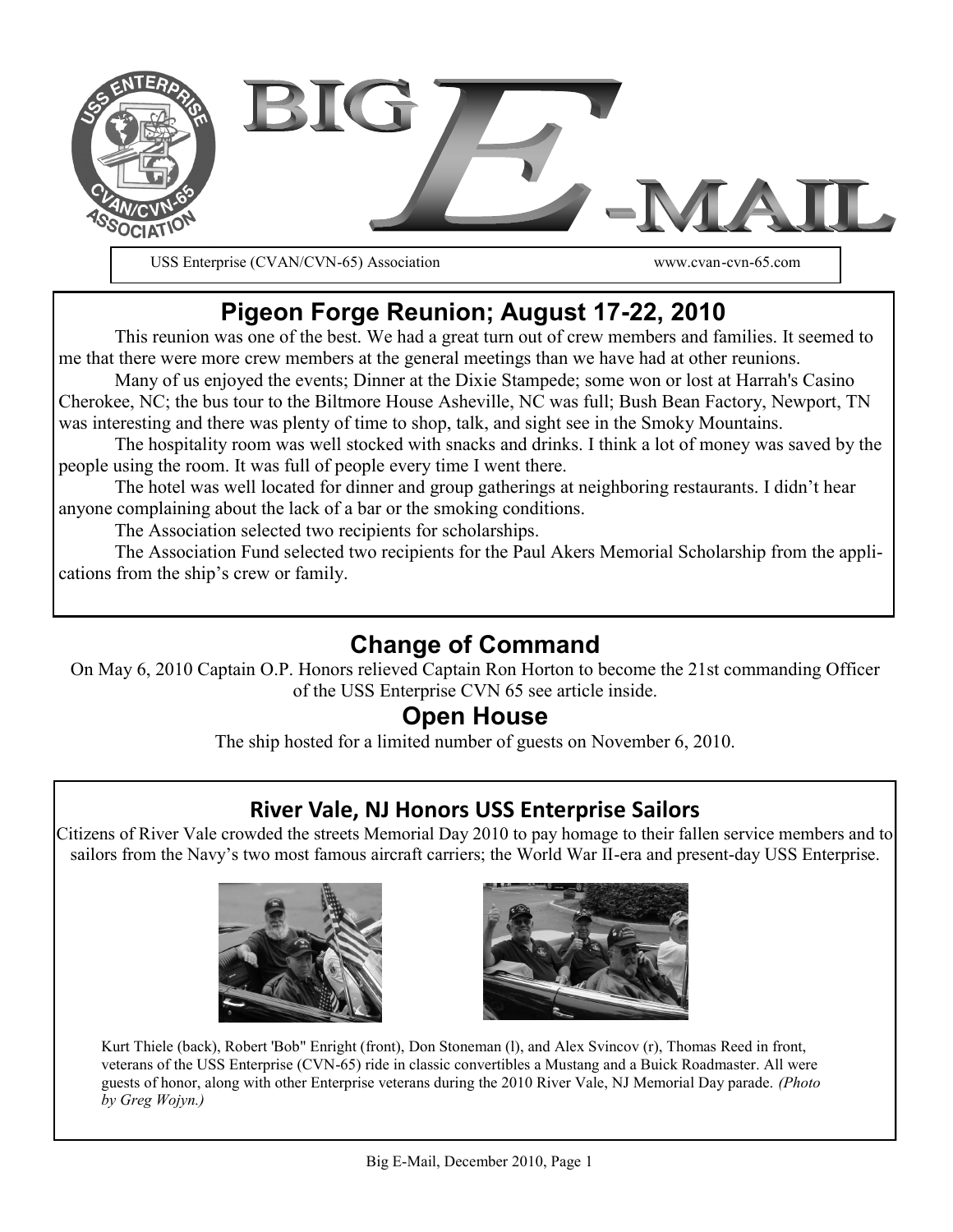# **From our Chairman Stan Martin**

This year is coming to a close rather quickly for all of us. Thanksgiving has come and gone and Christmas is upon us. May all of you have a Joyous and Prosperous New Year?

I would like each member to reflect on the past years and think about what we can do to improve the association in the coming years. The association's elected members and appointed members all volunteer their time and effort because of their interest in keeping the memory of USS Enterprise alive and in everyone's thoughts.

We look forward to a successful year. Some changes have already been made. We would appreciate getting articles from members about experiences on "Big  $E$ " to be placed in the newsletter.

Upcoming events for 2011 will be a change in reunion locations. We hope that everyone will like this one. To co-inside with USS Enterprise CVN 65  $50<sup>th</sup>$  birthday we will have the reunion in Norfolk, VA the week of 21November2011 through 27 November, 2011. More information will be forthcoming in the next newsletter.

I personally welcome aboard all new members. I hope that all reunion attendees at Pigeon Forge have recovered from having an outstanding time.

Happy Holidays

Stan

### **The David Spooner Memorial Scholarship**

The ceremony was held aboard Enterprise on Saturday November 6



Association Chairman Stan Martin, Virginia Spooner's daughter Cindy Gwynn, Virginia Spooner, Scholarship recipient Donna Vorpagle-Gunther, Enterprise Battle Group Commander Rear Admiral Terry Kraft and Chas Folcik.

#### **Association Officers**

**Chairman**-Stan Martin

**Vice-Chairman** Ray Godfrey

**Secretary** Robin Spelman

**Treasurer** Herb Hentchel

**First Past Chairman** Chas Folcik

**Second Past Chairman** Norm Strong

**Third Past Chairman** Bill Newby

**Director 3 yrs.** Harrison Gerstlauer

**Director 2 yrs.** John Curley

**Director 1 yr**. Doug Braun

**Ships Store; Webmaster; Database** Rich Kehoe

**Scholarship** Don & Marylee Thiry Harrison Gerstlauer

**Newsletter** Ray Godfrey

**Membership** Tom Reed

**Chaplain** Bill Slupe

**Nominating Chairman** Doug Braun

**Historian** Bill Slupe

**PAO** Bill Newby

**2011 Norfolk Reunion** Stan Martin Coordinator

**2012 Galveston Reunion** Charles & Sheri Teller

**2013 Denver Reunion** Robin Spelman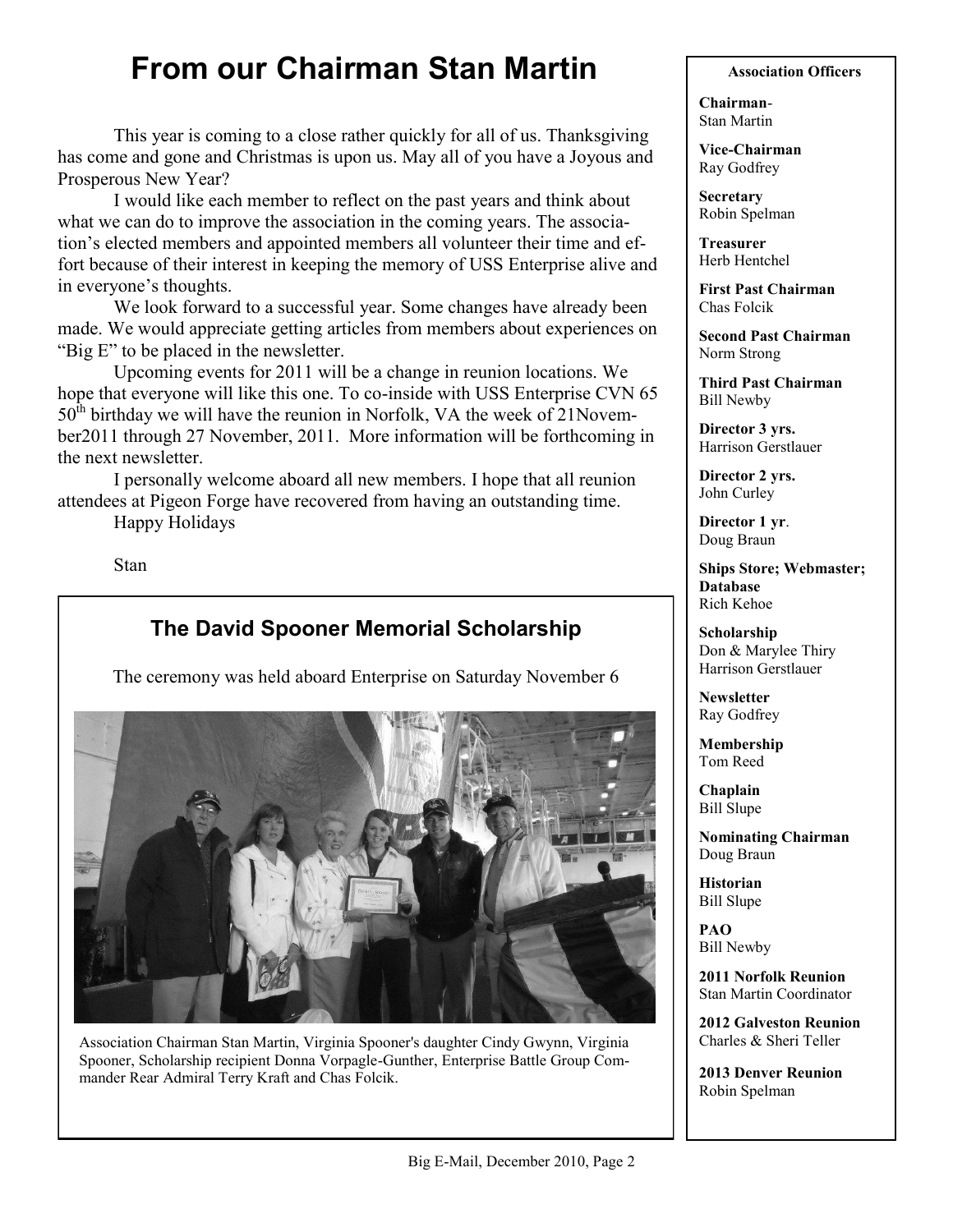### **Place free reunion ads in your local paper**

#### *by Frank Schoener*

I'd like all our members to run free *Enterprise* reunion ads in their local newspapers in the "Military" section. I've recruited five new members in the past as a result of the ads.

I'm also the USS *Intrepid* Association state representative for TX and Rocky Mt. States chapters and have picked up a few *Intrepid* shipmates through the local paper. I hosted an *Intrepid* reunion last month and encouraged those in attendance to run ads in their hometowns. That little tidbit was very well received. It's interesting and rewarding to speak with the shipmates and tell them about the Association. We have found shipmates that have gone 40 years not knowing that an Association exists or reunions are held. In one case for the *Intrepid,* it was 58 years! This is the ad I use:

USS *Enterprise* (CVAN/CVN-65) Reunion planned All crewmembers, Navy, Marines, and Air Wings. Call Xxxx at  $123.456.7890$  or email xxxx  $@xxx.com$ . (*Use your own name and number!*)

I then mail them a membership application, as well as a reunion form.

#### **Commanding Officers USS Enterprise CVA (N) and CVN-65**

Vincent P. de Poix Nov 25,1961-June 20, 1963

Frederick H. Michaelis June 20, 1963-Julv 17, 1965

James L. Holloway III July 17, 1965-July 11, 1967

Kent L. Lee July 11, 1967-July 8, 1969

Forest S. Petersen July 8, 1969-Dec 3, 1971

Ernest E. Tissot Dec 3,1971–April 9, 1974

Carol C. Smith April 9, 1974-Dec 10, 1976

James W. Austin Dec 10, 1976-Feb 23, 1980

Robert J. Kelly Feb 23, 1980-June 17, 1983

Robert L. Leuschner June 17, 1983-Jan 27, 1986

Robert J. Spane Jan 27, 1986-0ct 28, 1988

Harry T. Rittenour Oct 28, 1988-Aug 7, 1991

Daniel C. Roper Aug 7, 1991-Aug 27, 1993

Richard J. Naughton Aug 27, 1993-Feb 2, 1996

Michael D. Malone Feb 2, 1996-Nov 10, 1997

Evan M. Chanik Nov 10, 1997-March 10, 2000

James A. Winnefeld, Jr. March 10, 2000-Feb. 15, 2002

Eric L. Neidlinger Feb.15, 2002- Dec. 10, 2004

Larry Rice Dec. 10, 2004-May 17, 2007

Ron Horton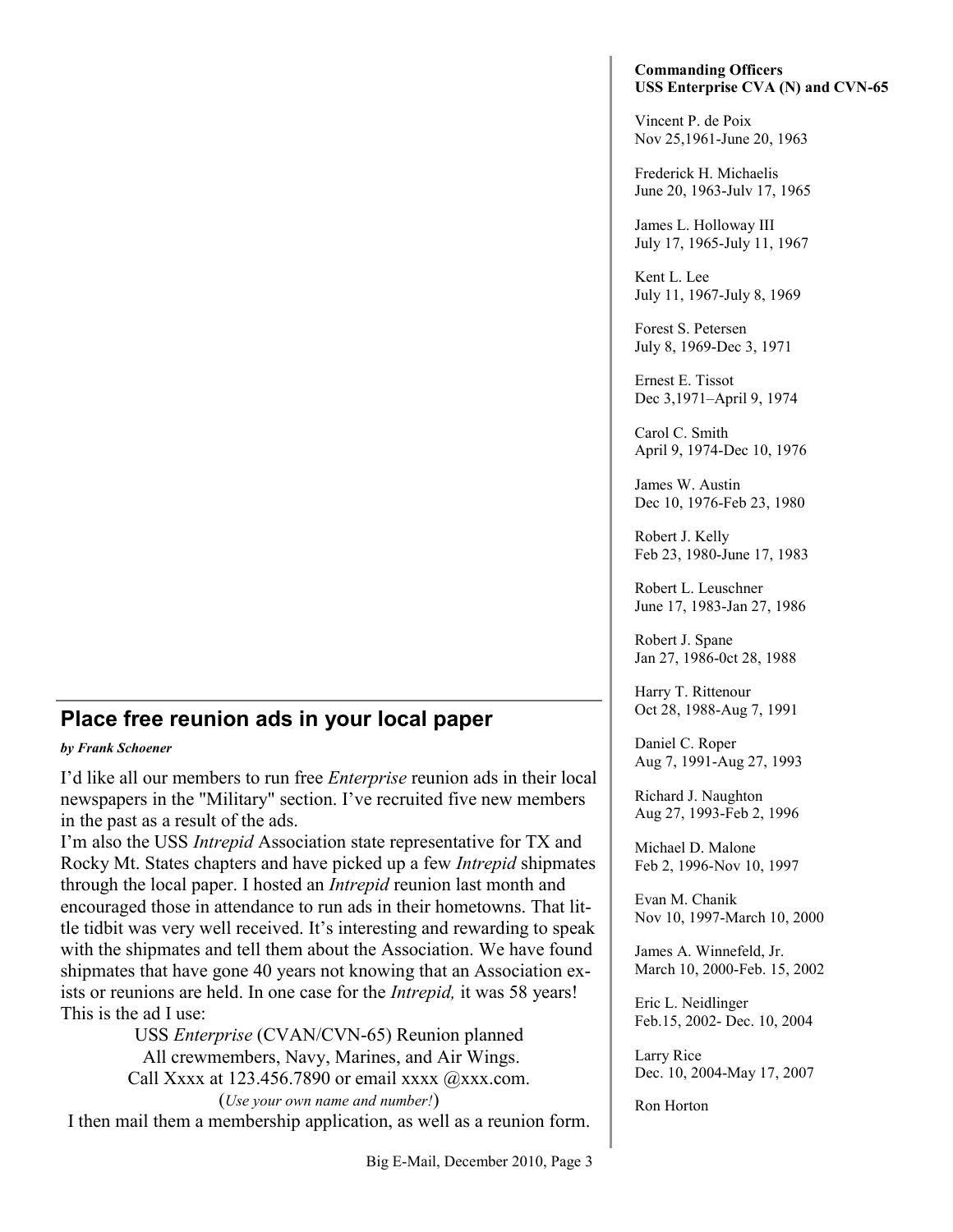### **USS Enterprise last change of command**…

melancholy history in the making *by Dee Armstrong*

History will mark the date of May 6, 2010, and location of Pier 12, Naval Air Station Norfolk, as the last change of command for Enterprise. It was officially bonded to its final commanding officer. It was a memorable day for all of us in attendance, but CAPT Ron Horton, commanding officer of Enterprise, and CAPT O.P. Honors, who would take final command, were in the spotlight.

My husband, Ray, was part of the commissioning crew on November 25, 1961, and part of its first change of command. He now sat next to me on its hangar bay, melancholy to witness this poignant traditional—and final ceremony aboard "his" historically nontraditional ship.

Upon our arrival, the pier was buzzing with activity. I never pass an opportunity to get my photo taken with two young Sailors, doing what they should in preparation for the many honored guests who would arrive. The Sailors were polite, responsive, and accommodating, unlike so many youths in civilian life. It was a refreshing change. As we parked where they instructed along the quay wall, they inquired about our license plate—"CVAN 65." Enterprise is always with us, in some form or another.

As Ray and I crossed the quarterdeck, we heard the bells and the announcement "Plankowner arriving." My eyes scanned the orderly lines of hundreds of sailors in a rainbow of colored shirts, each color representing their task. I walked along those colorful lines and thanked these sailors for their service. They stood there for a long time. They reflected the heart and soul—the very life—of the ship, validated by each speaker throughout the ceremony.

The long rows of officers in their summer whites flanked the F-18 inscribed with Captain Ron Horton's name. This later turned magically into "Captain O.P. Honors Jr." The change was made so flawlessly that I cannot tell you exactly when or how it happened.

In attendance were six former commanding officers, many flag officers and strike group commanders. Upon arrival of ADM John C. Harvey, commander of US Fleet Forces, we heard the traditional 17-gun salute. Six of the eleven sitting nuclear-powered aircraft carriers' commanding officers were also in attendance that day.

During the invocation, we were pleased and proud that Commander James Denley, Chaplain Corps, didn't hesitate to bring God to the proceedings. I considered that a risk in today's politically correct environment. Believe me, God was there. Captain Horton would have it no other way!



Sun is setting on Enterprise both physically and historical in this picture. Picture taken after the Change of Commend by Dee Armstrong.

After his introduction, CAPT Horton took to the podium. His first remark brought a chuckle: "You can clap that's okay." He said that the speakers seem to thank everyone under the sun at these occasions, but rarely the chaplain. This ceremony was held on the  $59<sup>th</sup>$  National Day of Prayer, so CAPT Horton, self-proclaimed "Christian man with a deep faith in Jesus Christ," found it more than appropriate to thank CDR Denley for his prayer.

CAPT Horton welcomed the ship's soon-to-be commanding officer, CAPT O.P. Honors Jr., and his "soon-tobe beautiful bride." CAPT quickly corrected himself, clarifying that she is of course beautiful *now*, regardless of her upcoming bride status. The positioning of words is important!

CAPT Horton introduced the guest speaker, ADM John C. Harvey Jr, Commander, US Fleet Forces Command. The first thing that ADM Harvey did was request that the crew be placed at ease, which, I'm sure, was a relief—physically for those standing, and emotionally for those sitting. This command was a sign of the ADM's consideration and awareness for those great men and women who were standing at attention for at least an hour in 90-degree temperatures that challenged many of us just sitting there, observing.

ADM Harvey's first ship was Enterprise; he reported for duty to the reactor department in July 1974 in Alameda, California, fresh from the Navy's Nuclear Propulsion program. Alongside Enterprise, the young ensign saw the USS Oriskany

(CV 34), the USS Coral Sea (CV 43), and the USS Hancock (CV 19), all of which are now gone, as is Naval Air Station Alameda. On this historic day, Enterprise sat alongside the USS Harry S. Truman (CVN 75) and the USS George H. W. Bush (CVN 77). ADM noted that "we traded up and traded well, and life goes on for the carrier fleet." He also noted amusingly that Ensign Harvey was also long gone, but the  $Big E$  was "still here, still serving, a bit more mature, and still extraordinarily capable." This one ship, he said, more than any other, represents for the American people what our Navy is all about: global reach, global power, ready, relevant and responsive. It's "ready for today's fight, relevant to tomorrow's challenges, and responsive to the ever-changing demands of an everchanging world." ADM Harvey's words will stay with Ray and me for as long as we live.

The history of this great ship was the highlight of ADM Harvey's speech. He proclaimed that the ship was well used in its past 49 years and provided a very good return on the American taxpayers' investment. He gave credit to the two critical elements of success: its sailors and its leaders.

The tradition continued with CAPT Horton's reading of orders and presentation of the Captain's Pennant. CAPT O.P. Honors Jr. then read orders and spoke of his relationship with CAPT Horton and his high hopes and aspirations *Continued on page five*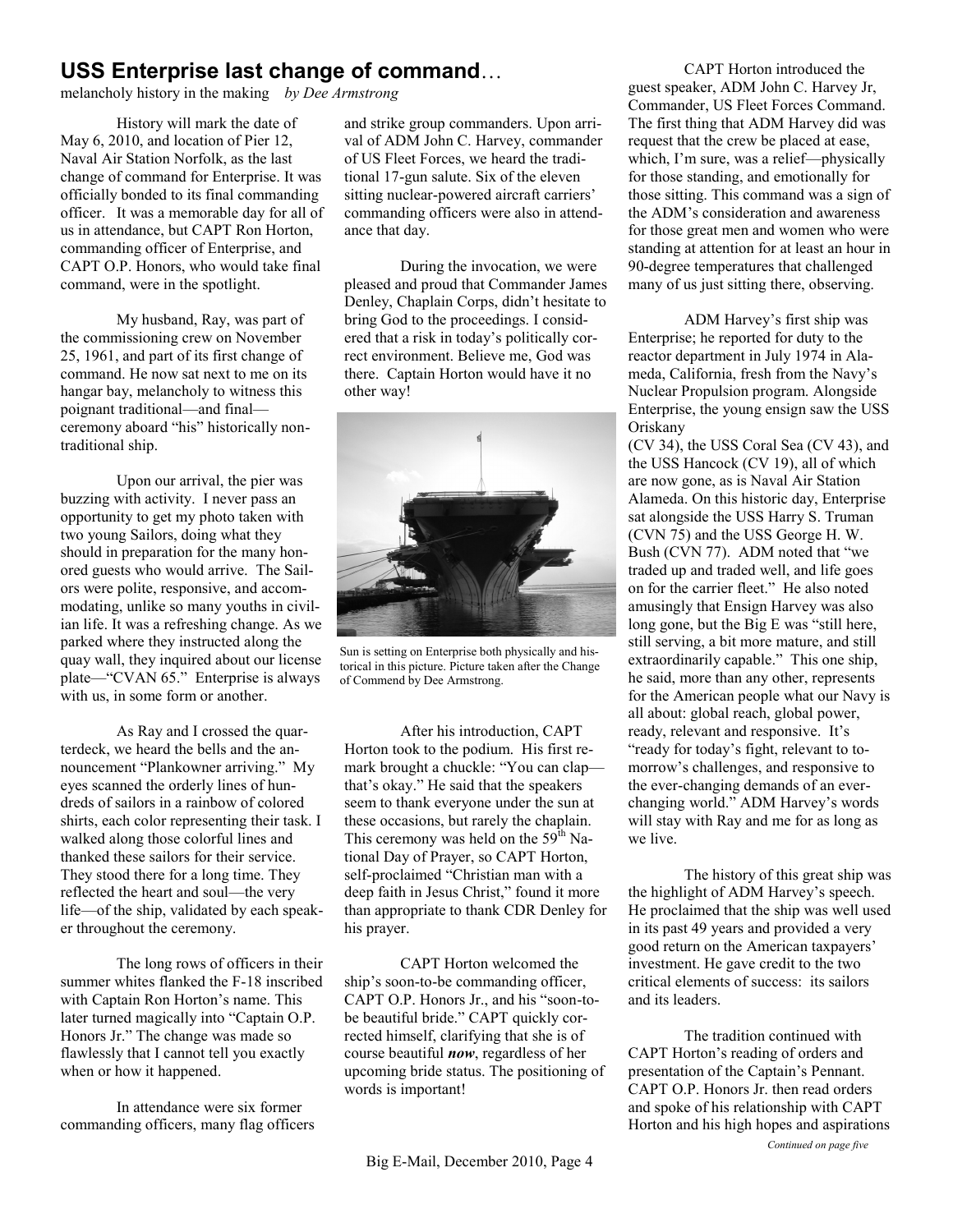#### *Continued from page four*

while leading Enterprise and its amazing crew into its decommissioning, with honor and recognition for its long and proud service to our nation and its people. CAPT Honors is Enterprise's 21<sup>st</sup> commanding officer and will take the ship on its 21<sup>st</sup> deployment. Funny thing about numbers!

As we left the pier, we looked back at the day's events and counted our blessings—for being able to witness this special tradition, particularly historic, and for all the wonderful people and opportunities presented to us. The day was great, and will remain in our hearts forever.

It was more than a fleeting moment in naval history—it was pride and patriotism at its finest hour. God bless the sailors, the leaders, and any and all who serve the United States, who preserve our freedom, and who defend our liberties.